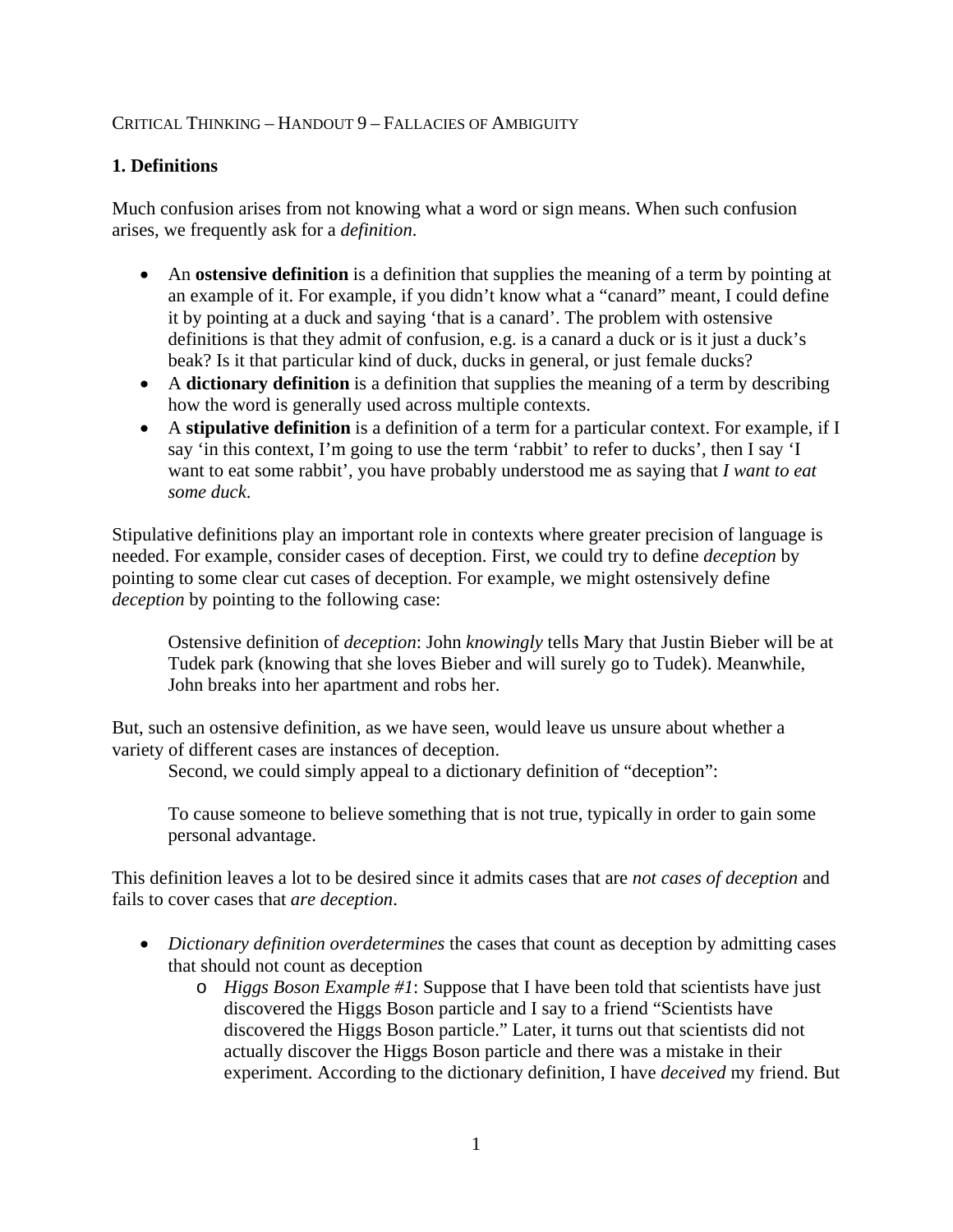this doesn't seem right and we wouldn't agree with our friend who utters, "you jerk! You deceived me as you caused me to believe something false."

- *Dictionary definition underdetermines* the cases that count as deception by failing to admit cases that should count as deception
	- o *Higgs Boson Example #2:* Suppose that I know that Mary thinks my beat-up, engine-rusting Honda Civic is in perfect condition. She does not really know about cars and thinks that the car is in perfect condition because Jon (a friend of mine) lied to her. He tells her that I keep it in perfect condition, that there is no rust, that it is perfectly safe, and worth \$20,000. Now suppose that I meet Mary to sell her my car. She plans to buy my car but I also repeat what Jon told her. Mary hands me a check for \$20,000. Note that I did not *cause* Mary to believe something untrue (Jon did), but I have *deceived* her because I *reinforced* a false impression that I know to be influencing Mary.

Both ostensive and dictionary definitions are insufficient for certain purposes.

- The ostensive definition does not give us a sense of how we should extend one particular example of deception to other cases
- The dictionary definition both *overdetermines* and *underdetermines* the cases of deception, we run into the issue of lacking a clear specification of whether a case of deception or not.

Without a clear specification of what counts as *deception*, we can run into a variety of different problems.

- Problem #1 (legal problems): we might be unsure whether to charge a criminal with *theft by deception* or some other crime.
- Problem #2 (breakdowns in communication): we don't know *exactly* what someone is saying. If a male friend of ours tells us that his girlfriend deceived him, we might be unsure just what our friend means by this. Did his girlfriend lie to him, did she tell unwittingly tell him something false, did she just neglect to tell him something and thus reinforce a false impression in her mind?
- Problem #3 (errors in reasoning): we can be think a word (or grammatical structure) means one thing and credit the argument, but it really means something different (more on this later)

In order to avoid these types of problems, it is useful to stipulate a very precise definition to cover as many cases as possible. Here is an example of a definition of 'deception' defined in the context of the Pennsylvania law concerning *theft by deception*.

Theft by deception - 18 Pa. Cons. Stat. § 3922

(a) Offense defined.--A person is guilty of theft if he intentionally obtains or withholds property of another by deception. A person **deceives** if he intentionally:

(1) creates or reinforces a false impression, including false impressions as to law, value, intention or other state of mind; but deception as to a person's intention to perform a promise shall not be inferred from the fact alone that he did not subsequently perform the promise;

(2) prevents another from acquiring information which would affect his judgment of a transaction; or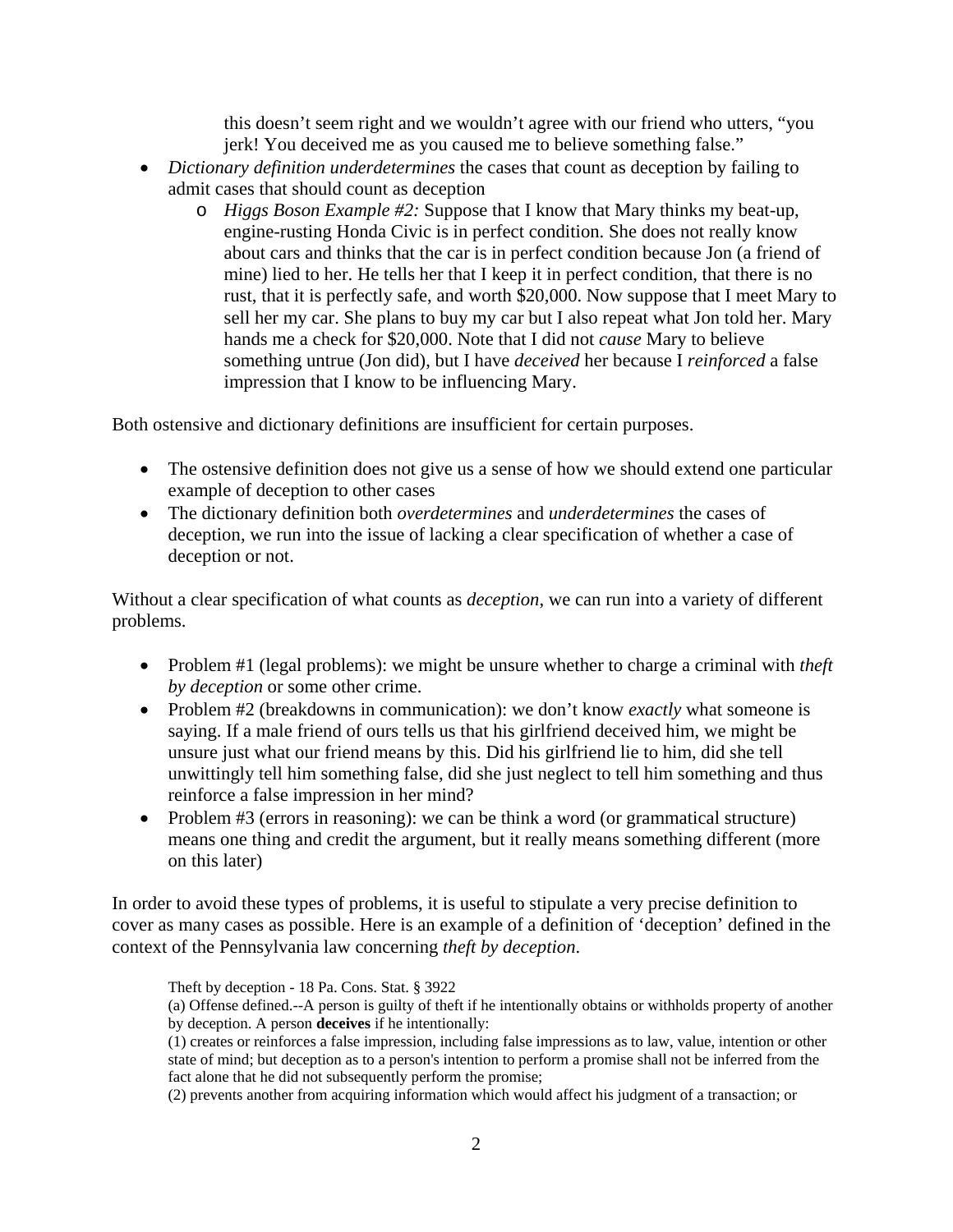(3) fails to correct a false impression which the deceiver previously created or reinforced, or which the deceiver knows to be influencing another to whom he stands in a fiduciary or confidential relationship. (b) Exception.--The term "deceive" does not, however, include falsity as to matters having no pecuniary significance, or puffing by statements unlikely to deceive ordinary persons in the group addressed.

In the above definition, the conditions under which a person deceived are clarified for a variety of different cases. The benefit of such a definition is that we have more precise conditions under which a person *deceives* in the context of theft and so we can avoid problems associated with law, communication, and reasoning.

*In Class Discussion*: Consider the Verdict (Ex.5-3)

However, there is a serious problem with stipulative definitions.

- Problem #1 (too taxing): stipulative definitions are extremely precise and require a lot of cognitive resources (e.g., memory, time spent learning)
- Problem #2 (too many): stipulative definitions tend to be precise definitions of terms tailored to specific situations and so we need a stipulative definition for all of the various contexts, e.g. deception in relationships, deception in unjust political regimes, etc.

# **2. The Fallacy of Ambiguity**

Since all three different definitions have problems. Perhaps the lesson we can take away from this is that we are forced to deal with some amount of indeterminacy but we should be precise when it matters. Let's look at a case where it does matter by turning to problem #3 associated with defining terms. This said that a lack of clarity with respect to what a word means can lead us to (improperly) credit the argument.

An expression **p** is **ambiguous** if and only if **p** has at least two distinct meanings. For example, 'bank' is ambiguous between a financial institution and the slope of land bordering a stream.<sup>[1](#page-2-0)</sup> The **fallacy of ambiguity** (or fallacy of equivocation) is when the meaning  $m_1$  of an expression is used in a premise but a different meaning *m2* is employed either in another premise or in the conclusion. More broadly, the fallacy of the ambiguity is committed when there is any type of deception or confusion due to the ambiguous use of terms.

Example #1, see pp.132 – innocent vs. guilty

| Example $#2$ of the Fallacy of Ambiguity |                                               |  |
|------------------------------------------|-----------------------------------------------|--|
|                                          | The average American family has 2.4 children. |  |
|                                          | Liz's family is average.                      |  |
|                                          | Therefore, Liz's family has 2.4 children.     |  |

<span id="page-2-0"></span><sup>&</sup>lt;sup>1</sup> Ambiguity is distinct from other kinds of indeterminacy affecting language, e.g. vagueness, generality, uninformative, and underspecific. To give one example, a term like 'tall' or 'heap' are **vague** if and only if they admit borderline cases, i.e., whether it is intrinsically uncertain whether a particular item is *tall* or *not tall*. In the case of a vague term like tall, it is not the case that 'tall' has two distinct meanings. Rather, it is the case that the boundary or cut-off for the non-tall end and the tall things begin is objectively uncertain.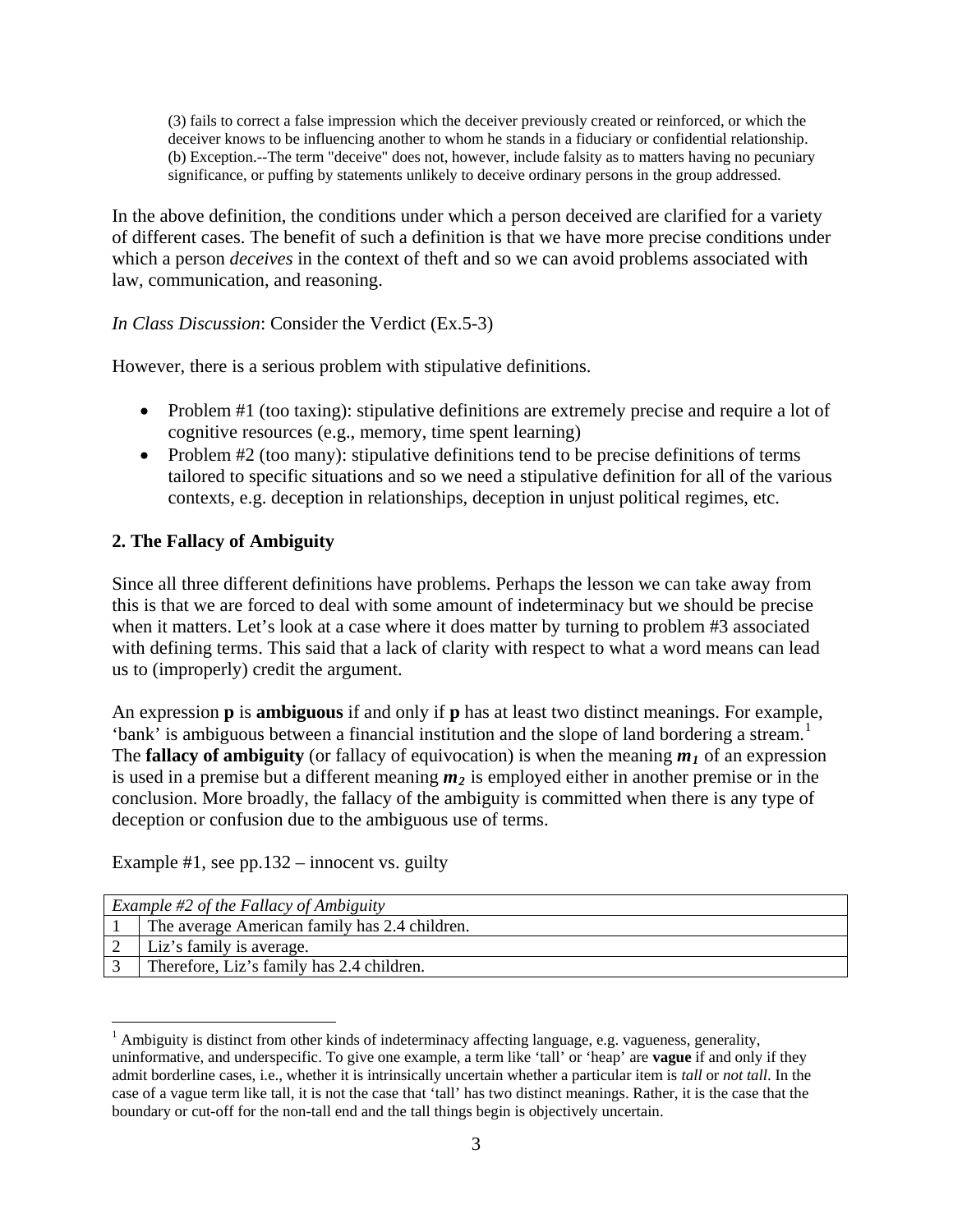Notice that the term 'average' is used in two different senses. In (1), it is used as a *statistical average* or *mean* whereas in (2), it is not *atypical* (in the sense either that she has 1, 2, or 3 children or in the sense that they are not unusual).

| Example #3 of the Fallacy of Ambiguity |                                           |
|----------------------------------------|-------------------------------------------|
|                                        | Politician X created 50,000 new jobs      |
|                                        | Therefore, politician X is a job creator. |

Notice that in the above example, "create" has two possible meanings

Create<sub>1</sub>: added 50,000 new jobs to the existing total of jobs Create 2: added 50,000 new jobs but the total number of jobs did not increase 50,000

A politician might argue that she is a job creator (rather than destroyer) when in fact they are *also* destroying jobs, e.g. by turning every full-time job into two part-time jobs.

Some fallacies of ambiguity are very subtle. Consider the following argument and then take a look at p.[2](#page-3-0)2 of J. Eric Oliver's *Fat Politics* (see last page)<sup>2</sup>

| Example #4 of the Fallacy of Ambiguity |                                                                                                     |  |
|----------------------------------------|-----------------------------------------------------------------------------------------------------|--|
|                                        | If more and more people are becoming <i>overweight</i> in this country, then we need to devote more |  |
|                                        | money for physical education courses, create more governmental organizations to study obesity, and  |  |
|                                        | subsidize drug companies and organizations that provide pharmaceutical solutions to those           |  |
|                                        | Americans gaining more and more weight.                                                             |  |
| $\mathcal{L}$                          | More and more people in America are becoming <i>overweight</i> . Between 1987 and 1988, the number  |  |
|                                        | of Americans classified as "overweight" rose over 37 million.                                       |  |
|                                        | Thus, we need to devote more money for physical education courses, create more governmental         |  |
|                                        | organizations to study obesity, and subsidize drug companies and organizations that provide         |  |
|                                        | pharmaceutical solutions to those Americans gaining more and more weight.                           |  |

# **3. Amphiboly**

Some ambiguity is *semantic*, i.e. confusion about which one of two distinct meanings is being used is the result of a term having two different senses. Another kind of ambiguity is *syntactic* or *grammatical*. For example, consider the following three sentences:

- (1) Visiting relatives can be a nuisance.
- (2) Flying planes can be dangerous.
- (3) The uncle of the boy and the girl arrived late

In (1), it is ambiguous whether 'visiting relatives' is a noun phrase and so 'visiting" is an *adjective* that modifies relatives (e.g. my visiting relatives, Aunt Cecilia and Aunt Mary, are nice) or whether 'visiting relatives' is a verb phrase (e.g. as in 'I am visiting my relatives).

<span id="page-3-0"></span><sup>&</sup>lt;sup>2</sup> Oliver, J. Eric. 2006. *Fat Politics: The Real Story Behind America's Obesity Epidemic*. Oxford: Oxford University Press, p.22.